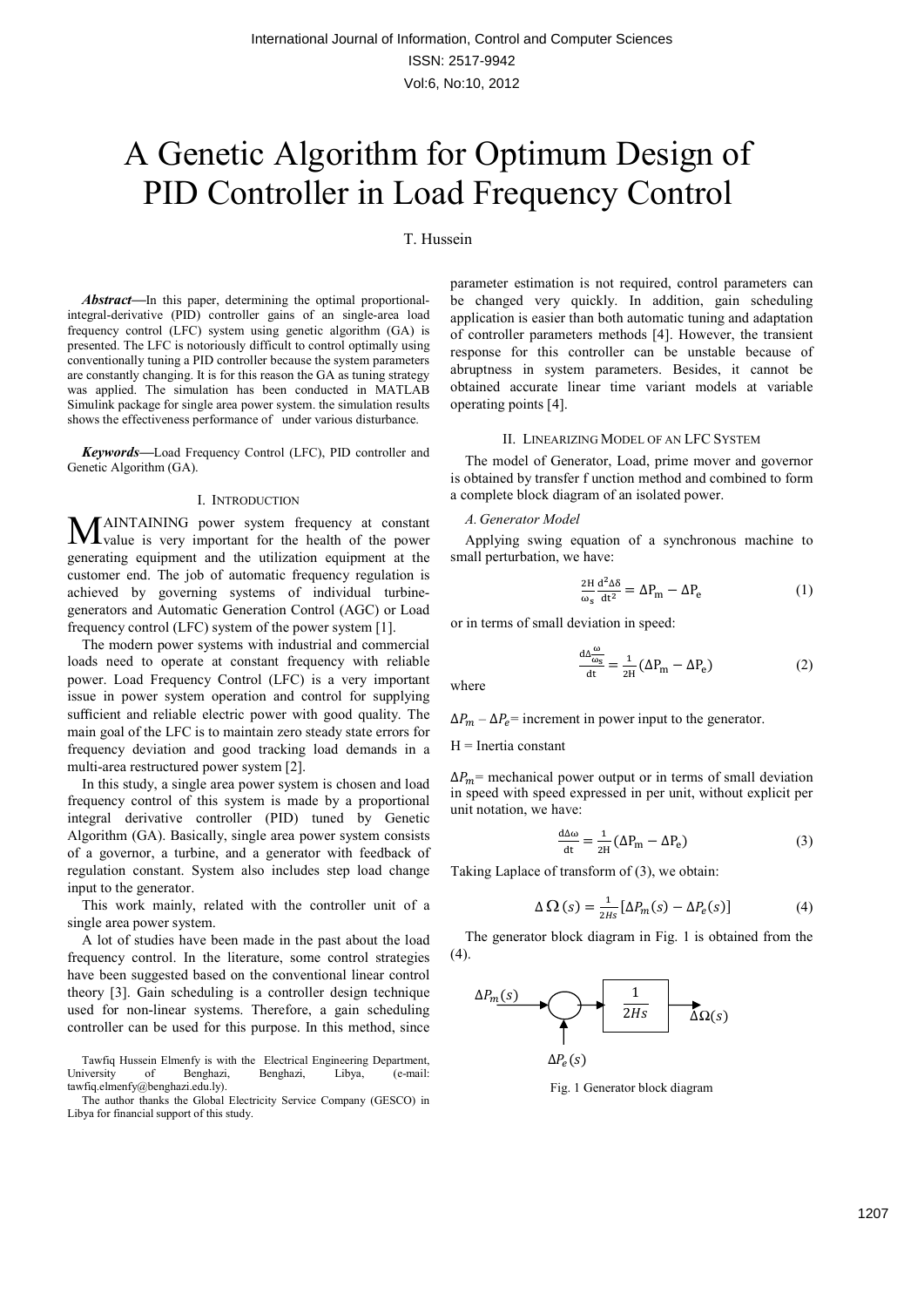# *B. Load Model*

The load model on a power system consists of variety of electrical devices. Loads, such as lighting and heating loads, the electrical power is independent of frequency. Motor loads are sensitive to changes in frequency. The speed-load characteristic of a composite load is approximated by:

$$
\Delta P_{\rm E} = \Delta P_{\rm L} + D\Delta\Omega \tag{5}
$$

where  $\Delta P_L$  is the non-frequency sensitive load change, and  $D\Delta\omega$  is the frequency sensitive load change, D is expressed as percent change in load divided by percent change in frequency. The load model and the generator model is combined as shown in Fig. 2.



Fig. 2 Generator ad load diagram



Fig. 3 Generator and load diagram

## *C.Prime Mover Model*

The model for the turbine relates changes in mechanical power output  $\Delta P_m$  to changes in steam valve position. The simplest prime mover model for the non-reheat steam turbine can be approximated with a single time constant, resulting in the transfer function under (6).

$$
G_T(s) = \frac{\Delta P_M(s)}{\Delta P_V(s)} = \frac{1}{1 + \tau_T s} \tag{6}
$$

The block diagram of a steam turbine in Fig. 4 is obtained from (6).



Fig. 4 Block diagram of simple steam turbine

## *D. Governor Model*

When the generator electrical load is suddenly increased, the electrical power exceeds the mechanical power input. This power deficiency is supplied by the kinetic energy stored in the rotating system. The reduction in kinetic energy causes the turbine speed and consequently, the generator frequency to fall. The change in speed is sensed by the turbine governor, which acts to adjust the turbine input valve to change the mechanical power output to bring the speed to a new steady state. The earliest governors were the Watt governors which sense the speed by means of rotating fly balls and provide mechanical motion in response to speed changes. However, most modern governors use electronic means to sense speed changes.

#### *E. Speed Changer*

The speed changer consists of a servomotor which can be operated manually or automatically for scheduling load at nominal frequency. By adjusting this set point, a desired load dispatch can be scheduled at nominal frequency. For stable operation, the governors are designed to permit the speed to drop as the load is increased. The speed governor mechanism acts as a comparator whose output is  $\Delta P_q$  the difference between the reference set power and the power  $\frac{1}{R}\Delta\omega$ 

$$
\Delta P_{\rm G} = \Delta P_{\rm REF} - \frac{1}{R} \Delta \Omega \tag{7}
$$

or in s-domain

$$
\Delta P_g(s) = \Delta P_{ref}(s) - \frac{1}{R} \Delta \Omega \text{ (s)}
$$
 (8)

The command  $\Delta P_g$  is transformed through the hydraulic amplifier to the steam valve position command  $\Delta P_V$ . Assuming a linear relationship and considering a simple time constant  $\tau_g$ , s-domain relation is

$$
\Delta P_V(s) = \frac{1}{1 + \tau_{gs}} \Delta P_g(s) \tag{9}
$$

Equations (8) and (9) are represented as speed governing system block diagram in Fig. 5.



Fig. 5 Speed governor system for steam turbine

Complete block diagram of the load frequency control of an isolated power station shown in Fig. 6.

Load frequency control with PID controller is shown in Fig. 7.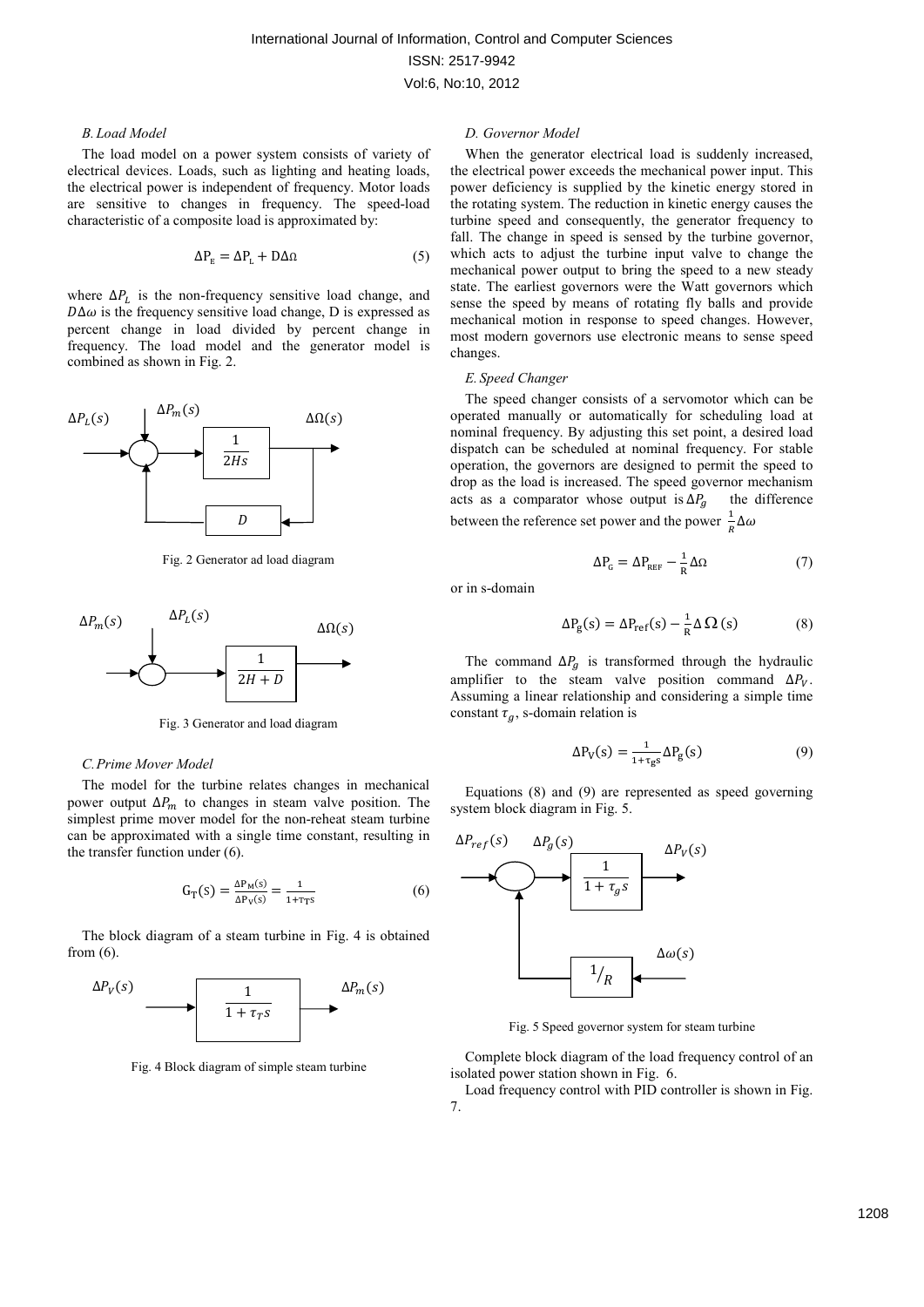

Fig. 6 LFC of an isolated power system



Fig. 7 LFC with PID controller

# III. AGC IN SINGLE AREA POWER SYSTEM

With primary LFC control loop, a change in the system load will result in a steady state frequency deviation. In order to reduce the frequency deviation to zero (to eliminate steadystate error), we must provide integral action.

# IV. PID CONTROLLER AND SINGLE AREA SYSTEM

PID controller [5] are being extensively used by industries today owing to their simplicity. Its main focus here is elimination of steady state error as well as an improvement in the dynamic response.

The derivative controller adds a finite zero to the open loop plant transfer function and improves the transient response. The integral controller adds a pole at the origin, thus increasing system type by one and reducing the steady state error due to a step function to zero. The PID controller transfer function is:

$$
C(s) = K_p + \frac{K_i}{s} + K_d s.
$$
 (10)

In this paper the performance of PID controller designed using the integral of squared-error *(ISE)*, the *ISE* performance criterion formulas as follow:

$$
ISE = \int_0^\infty e^2(t)dt \tag{11}
$$

A set of good controller parameters  $K_p$ ,  $K_i$ , and  $K_d$  can yield a good step response.

Incorporating the LFC with PID controller the result will be in Fig. 7.

## V. GENETIC ALGORITHM

Genetic algorithms are stochastic global search method that mimics the process of natural evolution [6]. The genetic algorithm starts with no knowledge of the correct solution and depends entirely on responses from its environment and evolution operators (i.e reproduction, crossover and mutation) to arrive at the best solution. A genetic algorithm is typically initialized with a random population consists of between 20- 100 individuals, this population is usually represented by realvalues number or a binary string called chromosome.